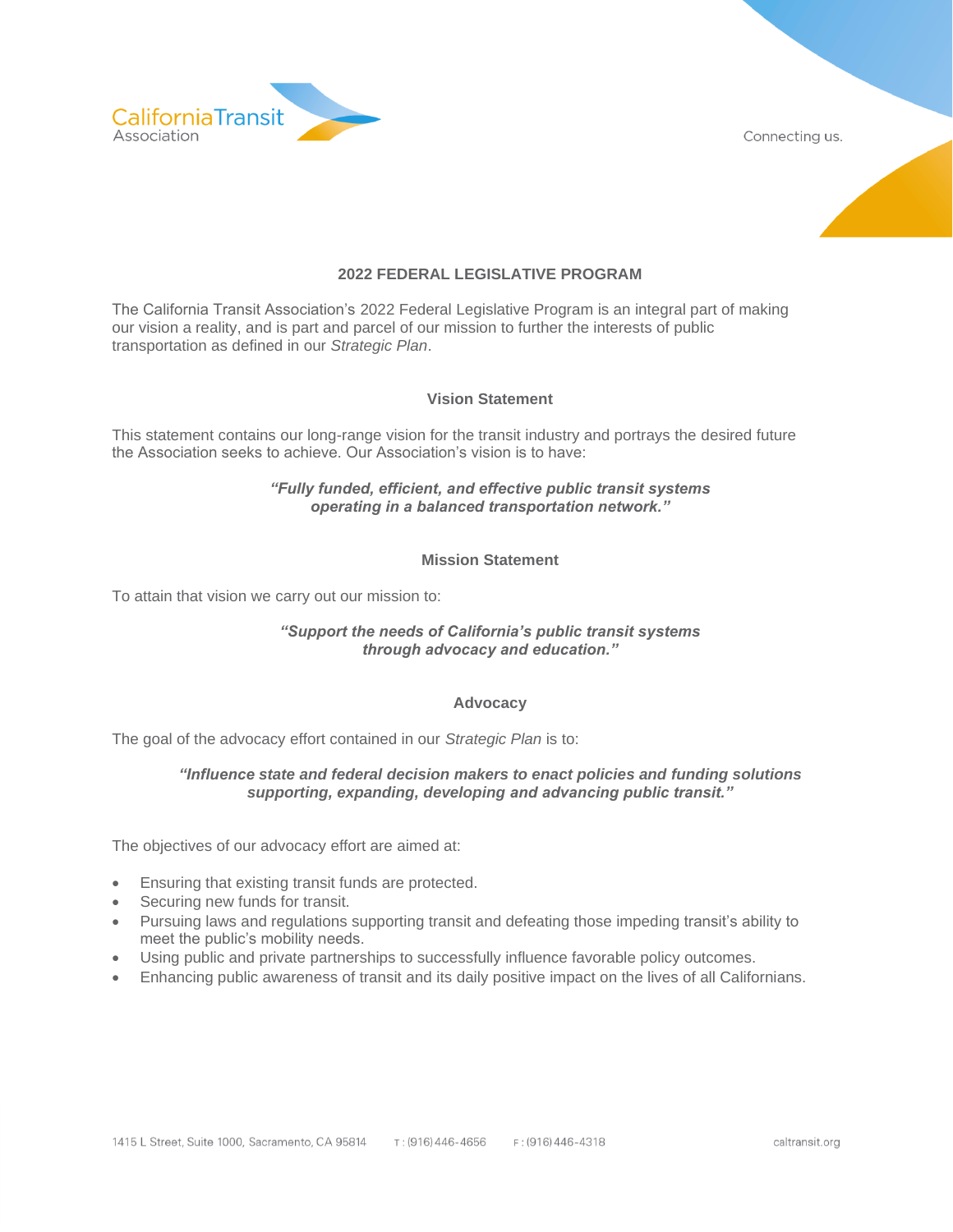## **2022 FEDERAL LEGISLATIVE PROGRAM – SUMMARY OF NEW / ACTION ITEMS**

The following summarizes the specific and highest priority policy goals the California Transit Association (Association) is pursuing in 2022:

- **COVID-19 Relief:** The Association will continue to monitor the disbursement of COVID-19 relief funds and engage Congress and the Administration, as necessary, to address any barriers related to access and use of these funds.
- **Surface Transportation Reauthorization:** If necessary to address inaction in 2021, the Association will continue to engage Congress, the Administration, and our state and national partners, among others, to ensure that the next federal surface transportation reauthorization bill grows California's transit funding and supports the maintenance and development of a fast and efficient transit network in California.
- **Transportation Appropriations:** The Association will continue to support a minimum appropriation level for federal surface transportation programs equal to, at least, authorized spending levels, and advocate for the highest possible levels of funding for individual highway, rail, project finance, innovation, safety and transit programs.
- **Public Employees' Pension Reform Act of 2013:** The Association will continue to monitor litigation related to the implementation of the Public Employees' Pension Reform Act of 2013 by California's transit agencies; and may support transferring the transit grant certification process under 49 U.S.C. Section 5333(b) [commonly referred to as "Section 13(c)"] of the federal Urban Mass Transportation Act of 1964 from the United States Department of Labor to the United States Department of Transportation, if necessary.
- **Transit Pass Tax Benefits:** The Association will continue to urge Congress to maintain the transit pass tax benefit and will advocate for retaining permanent equal federal income tax treatment for employer-provided transit passes, vanpool and carpool, benefits and parking spaces.
- **Alternative Fuels Tax Credit:** If necessary to address inaction in 2021, the Association will continue to support the permanent reinstatement of the Alternative Fuel Tax Credit and will continue to support extending the credit to include electricity and hydrogen, used in transit vehicles, as an eligible alternative transportation fuel.
- **New Mobility:** The Association will continue to engage state and federal decisionmakers to ensure the priorities of our transit agency and original equipment manufacturer members are included in federal policies related to mobility on demand, automated and connected vehicles and infrastructure.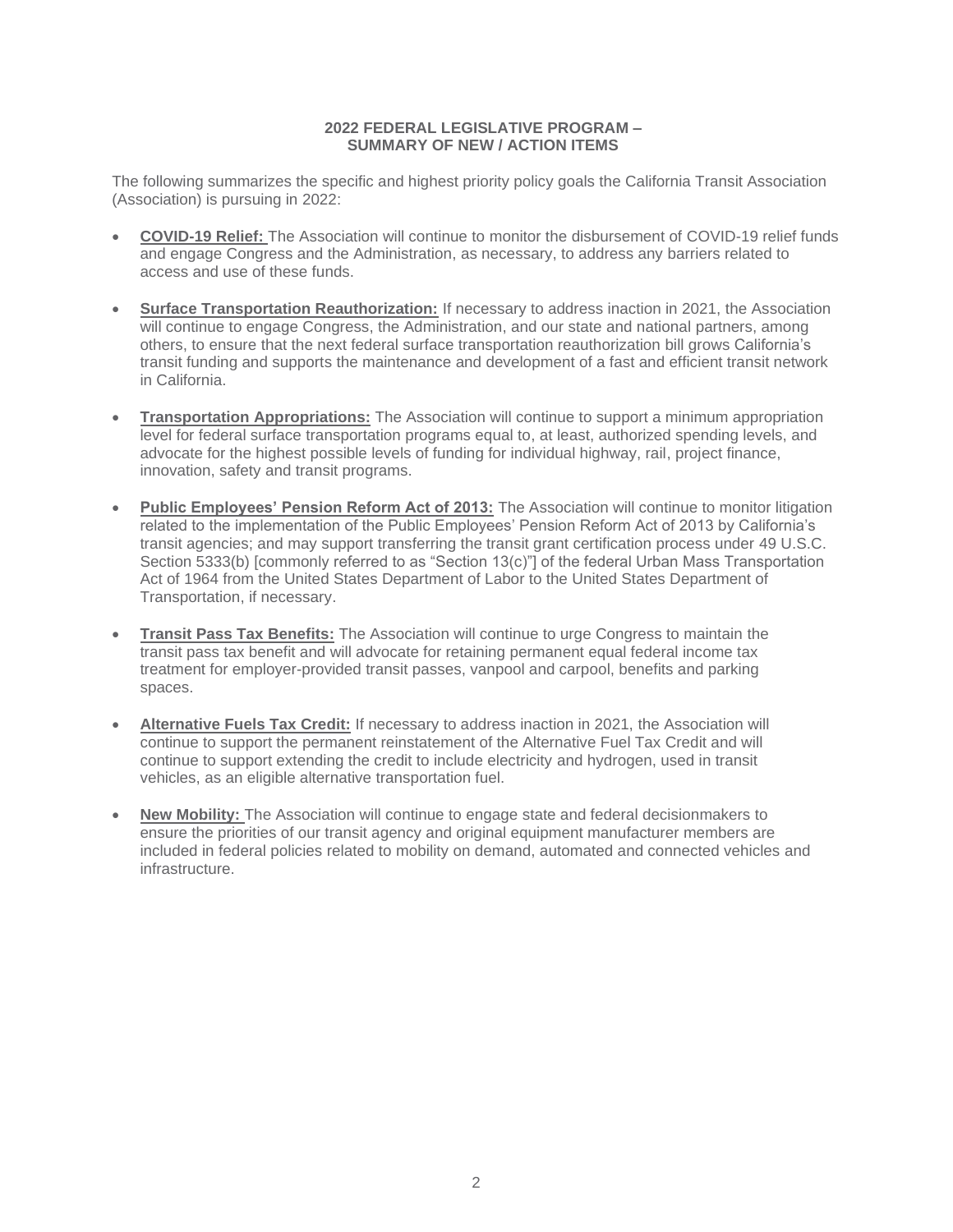## **2022 FEDERAL LEGISLATIVE PROGRAM – ALL ACTION ITEMS**

The following summarizes all policy goals the Association will actively pursue in 2022. These are a mix of our existing goals and new items added for 2022.

## **OBJECTIVE 1: Existing transit funds are protected.**

### **A. Advocate for Transit Funding in Federal Appropriations**

In general, the Association's advocacy efforts related to the Fiscal Years (FYs) 2022 and 2023 appropriations bills will emphasize the following:

- Support, at a minimum, appropriations level for all transit, passenger rail and highway formula programs consistent with authorized spending levels. Support efforts to increase funding for Federal Transit Administration (FTA) formula programs that benefit California transit agencies above the authorized spending levels.
- Support a minimum appropriations level for the Capital Investment Grants (CIG) program of at equal to the authorized spending level. Funding for the CIG program must support allocations to existing projects and new projects in the CIG pipeline as well as additional funding for the Expedited Project Delivery for Capital Investment Grants Pilot Program and support increasing the federal share to 35%. Additionally, we support continued policy direction that the Administration execute the CIG program as intended by Congress, including prohibiting FTA from adopting new local match policies outside of those directed by Congress.
- Support maintaining funding for Amtrak's train service.
- Support maintaining discretionary transportation infrastructure funding and support efforts to ensure California receives a "fair share" of funding from INFRA and other competitive grant programs.
- Support maintaining or increasing funding for public transit security programs under the Department of Homeland Security, including: the Intercity Passenger Rail Program, the Transit Security Grant Program and the Intercity Bus Security Grant Program.
- Support blocking the application of the Rostenkowski Test.

Whenever a continuing resolution is necessary, the Association will support including language in it directing FTA to immediately issue grants to transit agencies no matter the duration of the measure.

### **B. Advocate for Restoration of Highway Trust Fund Solvency and Mitigation of Near-Term Cuts**

The Association supports restoring Highway Trust Fund (HTF), so that it can continue to fully fund federal transit programs at a baseline spending levels, at a minimum. Options include raising the gas tax and exploring other revenue sources that can be devoted to transit programs. Revenue sources for the HTF should be indexed to keep up with inflation. If no action is taken to address HTF solvency, the Association will urge Congress to:

• Ensure that HTF insolvency does not result in federal transportation funding cuts. Support a longterm solution to restore HTF solvency. Oppose any efforts to eliminate the HTF's role in funding mass transportation projects. Support ensuring federal transit programs funded from the Mass Transit Account continue to receive at least 20% of the HTF's federal surface transportation funding. Additionally, maintain a strong federal role in a multimodal national surface transportation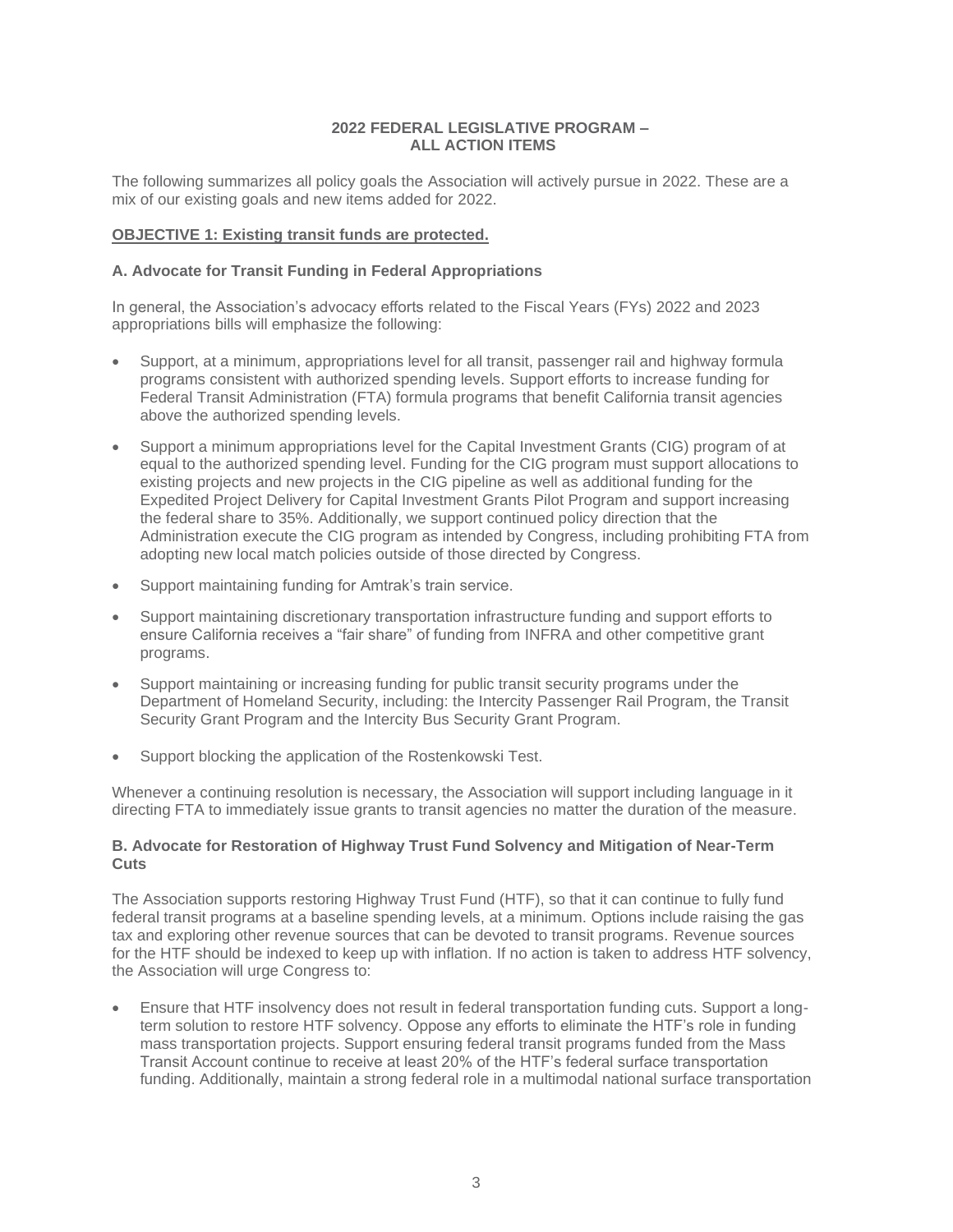system and oppose any efforts to reduce or eliminate federal funding for transit from the General Fund or HTF.

### **OBJECTIVE 2: New transit funds are secured.**

## **A. Monitor disbursement of federal COVID-19 relief funding and engage Congress and the Administration, as necessary, to address barriers that may arise.**

The COVID-19 pandemic dramatically reduced state and local transit revenue sources and increased the cost of transit operations, threatening the viability of public transit in the short- and long-term. In response, the Association mobilized to help secure approximately \$10 billion in emergency funding through the Coronavirus Aid, Relief, and Economic Security Act, the Coronavirus Response and Relief Supplemental Appropriations Act of 2021, and the American Rescue Plan for California transit agencies. The Association will continue to monitor the disbursement of COVID-19 relief funds and engage Congress and the Administration, as necessary, to address any barriers related to access and use of these funds.

## **B. Advocate for Robust Transit Funding in the Federal Surface Transportation Reauthorization Bill and Infrastructure Bill**

In 2021, the Association mobilized to support the enactment of a new federal surface transportation reauthorization bill by September 30, 2021 as well as an infrastructure bill, which together would significantly increase funding for transit and rail programs. Unfortunately, as of the drafting of this Program, Congress has not passed such legislation – the Bipartisan Infrastructure Investment and Jobs Act (IIJA) – and has instead approved a short-term extension of the FAST Act carrying authorized funding levels forward through October 31, 2021. Similarly, Congress has not acted to approve the Build Back Better Act (BBBA), the infrastructure bill.

If Congress does not act on a federal surface transportation reauthorization bill and infrastructure bill in 2021, the Association will continue to engage with Congress, the Administration, and our state and national partners, among others, to advocate for the following priorities:

# **Long-Term Reauthorization and Innovative Financing Tools**

- Seek a long-term authorization at funding levels of no less than the funding levels proposed by the IIJA.
- Expand financing tools, including America Fast Forward Transportation Bonds (AFF Transportation Bonds) and Transportation Infrastructure Finance and Innovation Act (TIFIA), including the Rural Project Initiative, as a means to boost investment in America's transportation infrastructure. Consistent with this, support efforts to streamline the TIFIA process and expedite the federal review process.
- Support the reinstatement of the tax exempt status of Advance Refunding of Bonds, as proposed by the BBBA, allowing state and local governments to realize savings on debt service.
- Support flexibility in the Railroad Rehabilitation and Improvement Financing program to allow for easier utilization by transit agencies.

### **Increased Funding for Core Federal Transit Programs and Transit-Eligible Highway Programs**

• Support increasing funding for core transit and rail programs at funding levels of no less than the funding levels proposed by the IIJA.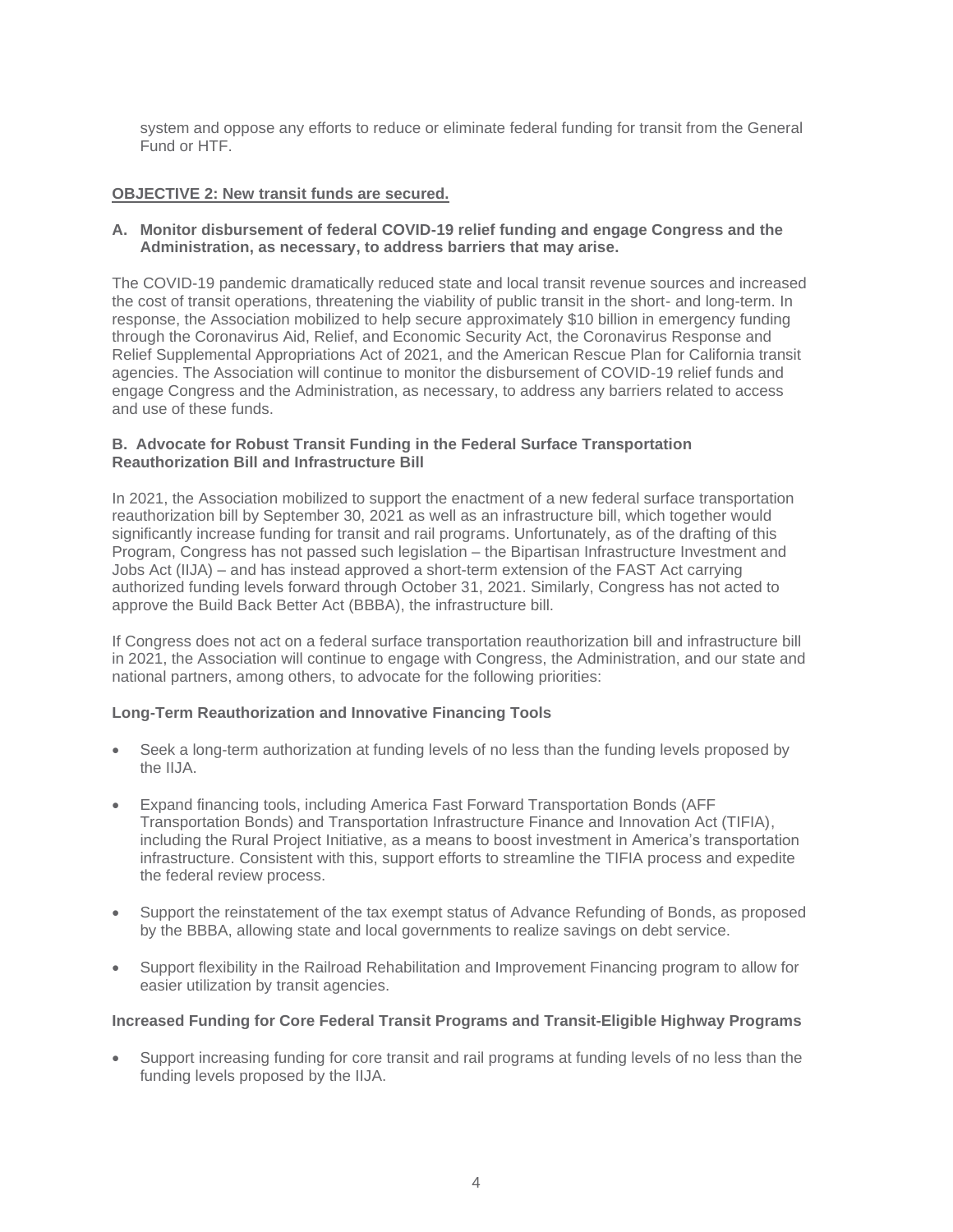- Support increasing funding for the Capital Investment Grant Program at funding levels of no less than the funding levels proposed by the IIJA. This must support projects in the CIG pipeline and ensure that projects that have already received a Full Funding Grant Agreement can be delivered, as envisioned by the United States Department of Transportation.
- Support permitting transit agencies to become direct subrecipients of Section 5311 Non-Urbanized Area formula and Section 5310 for the Enhanced Mobility of Seniors and Individuals with Disabilities
- Support goods movement grant programs that help agencies reduce congestion to benefit transit operations.

### **Improved Project Delivery, Increased Certainty, Transportation Access**

- Support maintaining the federal and local match for transportation projects so that the required local match for projects does not increase and permit a higher local match at the discretion of state or local grantees.
- Support, if necessary, transferring the transit grant certification process under 49 U.S.C. Section 5333(b) [commonly referred to as "Section 13(c)"] of the federal Urban Mass Transportation Act of 1964 from the United States Department of Labor to the United States Department of Transportation.
- Review and determine whether to support reversing FTA's policy of excluding bus service provided in high-occupancy toll (HOT) lanes from the apportionment formula for the Section 5337 "High Intensity Motorbus" (HIMB) funding program. This policy results in reduced funding for regions across California as high-occupancy vehicle (HOV) lanes are converted to HOT lanes.
- Support the current flexibility in the State of Good Repair Program. Flexibility will allow multimodal public transit agencies that receive funding under both the High-Intensity Fixed Guideway and High-Intensity Motorbus Elements to apply their formula shares toward their highest-priority state of good repair needs.
- Support initiatives to develop the workforce necessary to successfully deliver transit projects and services, including flexibility of federal funds for training purposes and the most expedited grantmaking process possible for those funds, as well as continued and expanded funding for FTA's Section 5314 program at funding levels of no less than the funding levels proposed by the IIJA and of regional training consortium programs which provide advanced transit specific training through local community colleges and similar educational institutions.
- Support one simplified *Buy America* compliance path for all surface transportation projects (highway and transit) funded by the U.S. Department of Transportation. Additionally, the Association will request that Congress and the USDOT create a unified system for complying and requesting waivers for projects receiving several types of USDOT funding. Currently, the provisions are separate and have given rise to separate regulatory enforcement schemes for highways, rail and transit projects.
- Support new funding for the Affordable Housing Access Program at funding levels of no less than the funding levels proposed by the Build Back Better Act. This funding should support access to affordable housing and jobs and to enhance mobility for low-income individuals and residents of disadvantaged or persistent poverty communities, including through the deployment of zeroemission technologies. More specifically, this funding would support the establishment of new transit routes; the expansion of service areas; improved frequency on existing routes; zeroemission buses and infrastructure deployment, related to the establishment of new transit routes, the expansion of service areas, and improved frequency on existing routes; the provision of fare-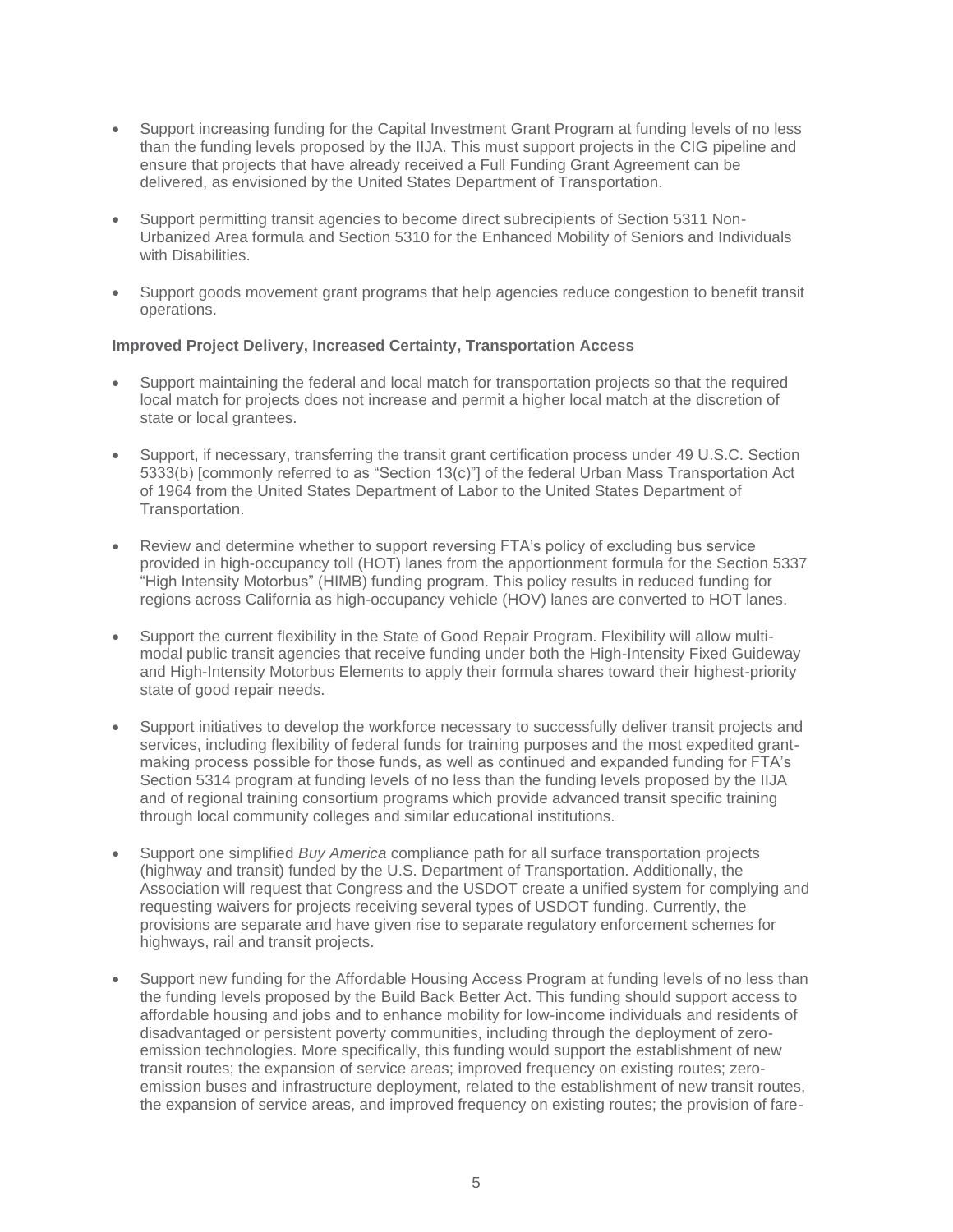free and reduced-fare transit service; construction of, or state of good repair for, transit facilities; research and workforce development activities; route planning; and, projects to improve accessibility.

## **Climate Change and Resiliency**

- Support increased funding for Low and No-Emission Grant Program at funding levels of no less than the funding levels proposed by the IIJA as well as manufacturer tax credits that reduce the upfront cost of zero-emission bus purchases, as included in the BBBA. Continue to advocate to changes to the Low-No program that will provide preferential scoring to California transit agencies.
- Support new funding for the Community Climate Incentive Grant Program at funding levels of no less than the funding levels proposed by the BBBA. This funding should provide new funding to reduce surface transportation-related greenhouse gas emissions, through investment in projects that provide zero-emission transportation options and that reduce dependence on singleoccupancy vehicles

## **OBJECTIVE 3: Laws and regulations supporting transit are enacted and those impeding transit's ability to meet the public's mobility needs are defeated.**

# **A. Continue to Monitor PEPRA 13(c)-Related Litigation**

The Association will continue to monitor objections to the certification of federal transit grants for California as well as the status of the litigation filed by the Amalgamated Transit Union in response to the United States Department of Labor's certification of transit grants over Public Employees' Pension Reform Act of 2013-related objections. The Association may support transferring the transit grant certification process under 49 U.S.C. Section 5333(b) [commonly referred to as "Section 13(c)"] of the federal Urban Mass Transportation Act of 1964 from the United States Department of Labor to the United States Department of Transportation, if necessary.

# **B. Ensure the Maintenance of Transit Pass Tax Benefits.**

The transit pass tax benefit provides permanent equal federal income tax treatment for employerprovided transit passes, vanpool and carpool, parking spaces. This benefit encourages transit ridership, and creates parity between benefits provided to drivers and transit riders, by allowing employees to exclude the value of a transit pass (up to \$265) from their wages.

The Association supports maintaining the transit pass tax benefit and will advocate for retaining permanent equal federal income tax treatment for employer-provided transit passes, vanpool and carpool, benefits and parking spaces.

### **C. Seek the Reinstatement and Expansion of the Alternative Fuel Tax Credit.**

The Alternative Fuels Tax Credit is an important source of revenue for many public transportation agencies that utilize natural gas for a portion or all of their fleet fueling needs and supports reduction of greenhouse gas emissions.

The Association supports a reinstatement of the Alternative Fuel Tax Credit through at least 2031, as proposed by the BBBA, and will continue to evaluate options for extending the credit to include electricity and hydrogen, used in transit vehicles, as an eligible alternative transportation fuel.

The Association also supports the extending the credit for alternative fuel vehicle refueling property and legislative efforts to increase access to availability of this credit for fuel and charging infrastructure and batteries used to support electric and hybrid-electric buses.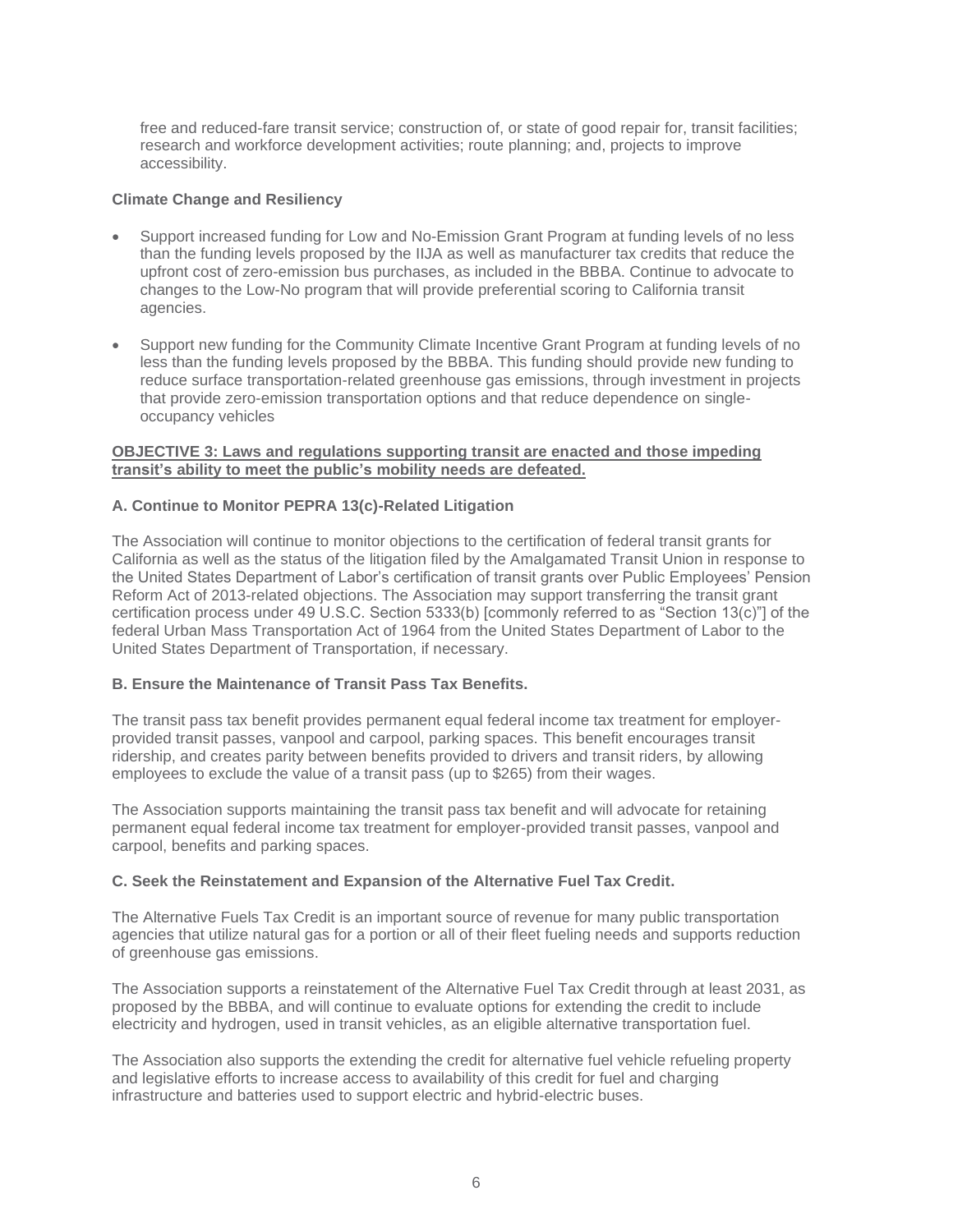## **D. Seek Guaranteed Railroad Access for Public Transit Agencies.**

The Association supports granting to public transit operators the same guaranteed access to the freight railroad network that currently exists for Amtrak. The Association also supports establishing a mechanism within the STB or some other appropriate federal entity to resolve disputes between public transit operators and the private railroads on freight railroad access issues.

## **E. Amtrak.**

The Association supports investment in Amtrak. At the same time, full consideration must be given to the impact that any legislation regarding Amtrak's institutional structure may have on commuter rail services and on public transportation services generally. With the implementation of PRIIA Section 209 Amtrak pricing policy, states now are supporting Amtrak intercity passenger rail (IPR) routes of 750 miles or less and represent nearly 50% of Amtrak's total annual ridership and it is therefore imperative that at least one director on the Amtrak Board represent the interests of these state IPR services.

## **F. Seek Additional Funding for Positive Train Control.**

Recognizing that Positive Train Control is an unfunded mandate and there are significant annual additional costs for maintaining PTC, the Association supports increased funding for PTC maintenance, and operations.

## **G. Support Low-Cost Solutions for Increasing Rail Safety.**

The Association supports securing authorization to implement low-cost solutions, such as dynamic envelope painting, to increase safety at at-grade rail grade crossings.

### **H. Oppose Retroactive Application of Rail Liability Cap.**

The Association opposes the retroactive application of any rail liability cap. Any caps must take into consideration the resources of transit agencies, and state & local governments.

### **I. Seek Flexibility in Spare Ratio Requirements.**

FTA regulations require that transit agencies maintain a transit vehicle fleet with a spare ratio of no more than 20 percent of the number of vehicles operated in maximum fixed-route service to utilize FTA 5307 formula funds for vehicle purchases. Some transit agencies, in seeking to implement zeroemission transit buses, have found that due to the range limitations of this nascent technology, they must purchase additional buses – possibly in excess of the spare ratio for transit buses – to maintain service levels to their community. In doing so, these transit agencies run the risk of jeopardizing their access to crucial FTA 5307 formula funding.

The Association will work with the FTA or, if necessary, Congress to ensure flexibility in the application of its spare ratio requirements to zero-emission transit buses.

### **J. Engage on Issues related to Automated Vehicles.**

On October 4, 2018, the Department of Transportation, under President Trump, released an update to federal automated vehicle policy (known as "AV 3.0"), revising guidance previously released by both the Obama and Trump Administrations. This revised policy expands the scope to all surface onroad transportation systems and was developed through input from a diverse set of stakeholder engagements. This policy is structured around three key areas: advancing multi-modal safety; reducing policy uncertainty; and, outline a process for working with USDOT. In recent years, Congress has debated bills, specific to vehicles under 10,000 GVWR, for establishing a federal framework for AV testing and on-road safety. While these bills did not advance, Congress continues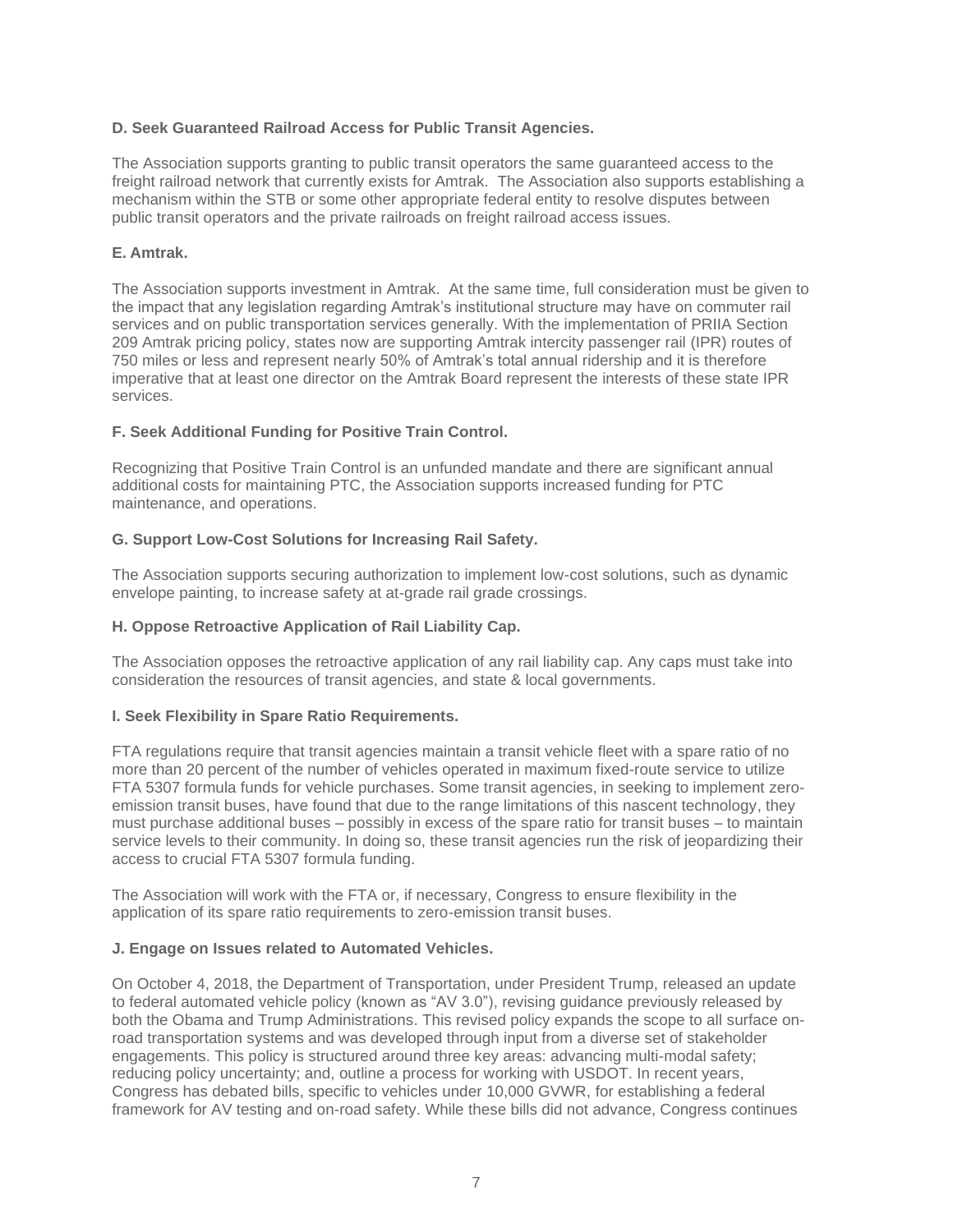to engage the stakeholder community on proposed legislative language, which could be ported into new bills.

The Association will engage USDOT, the National Highway Traffic Safety Administration, California's Congressional delegation and key members of the California Governor's Administration to ensure the priorities of our transit agency and original equipment manufacturer members are included in final USDOT policy and the state's policy framework for automated vehicles. Additionally, the Association will oppose legislative and/or regulatory efforts that would undermine the authority of states and localities to enact their own testing and deployment requirements.

### **K. Monitor Prohibition of Federal Funds for Rolling Stock.**

Subject to the approval of the Executive Committee and Federal Legislative Committee, the Association may choose to communicate the negative impact on transit operations of any prohibition on the use of FTA funding for the purchase of transit assets from specific manufacturers.

#### **L. Pursue the changes to statutes & regulations and funding necessary to implement the recommendations of the Association's** *Transit is Essential: Recommendations for the Future of Transit report.*

In July 2020, the Association published its *Transit is Essential: Recommendations for the Future of Transit*, detailing 17 recommendations for improving the safety, efficiency, and viability of transit operations during the COVID-19 pandemic and which aim to establish a more reliable and resilient public transportation network in the future that expands access to mobility and economic opportunity to all Californians.

The Association will pursue changes to statutes & regulation and, to the extent necessary, funding to implement the recommendations contained in the report.

#### **M. Continue to identify and pursue, as necessary, statutory and regulatory relief measures necessary to address the impacts of the COVID-19 pandemic on transit operations.**

The Association will continue to work with the State Legislative Committee, Federal Legislative Committee, Operations Committee and COVID-19 Transit Crisis Relief Task Force to identify and pursue, as necessary, statutory and regulatory relief measures necessary to reduce costs, relieve administrative burden and otherwise address the impacts of the COVID-19 pandemic on transit operations.

#### **N. Monitor and support efforts to advance racial justice and transportation equity through federal transportation policy.**

The Association will implement the recommendations of the Actions for a More Equitable, Inclusive and Diverse Association report by reviewing and engaging on federal transportation policy intended to advance racial and social justice, transportation equity, and workforce equity. Such policy may relate to issues, including but not limited to, transit access and affordability, policing, workforce development and training, and zero-emission technologies.

#### **O. Support existing and new funding and financial tools to support transit-oriented development and the construction of housing near public transit.**

The Association supports existing and new federal funding and financial tools to encourage transitoriented development projects and housing near public transit, including for affordable housing projects. The Association also supports the streamlining of existing programs to better facilitate the construction of such projects.